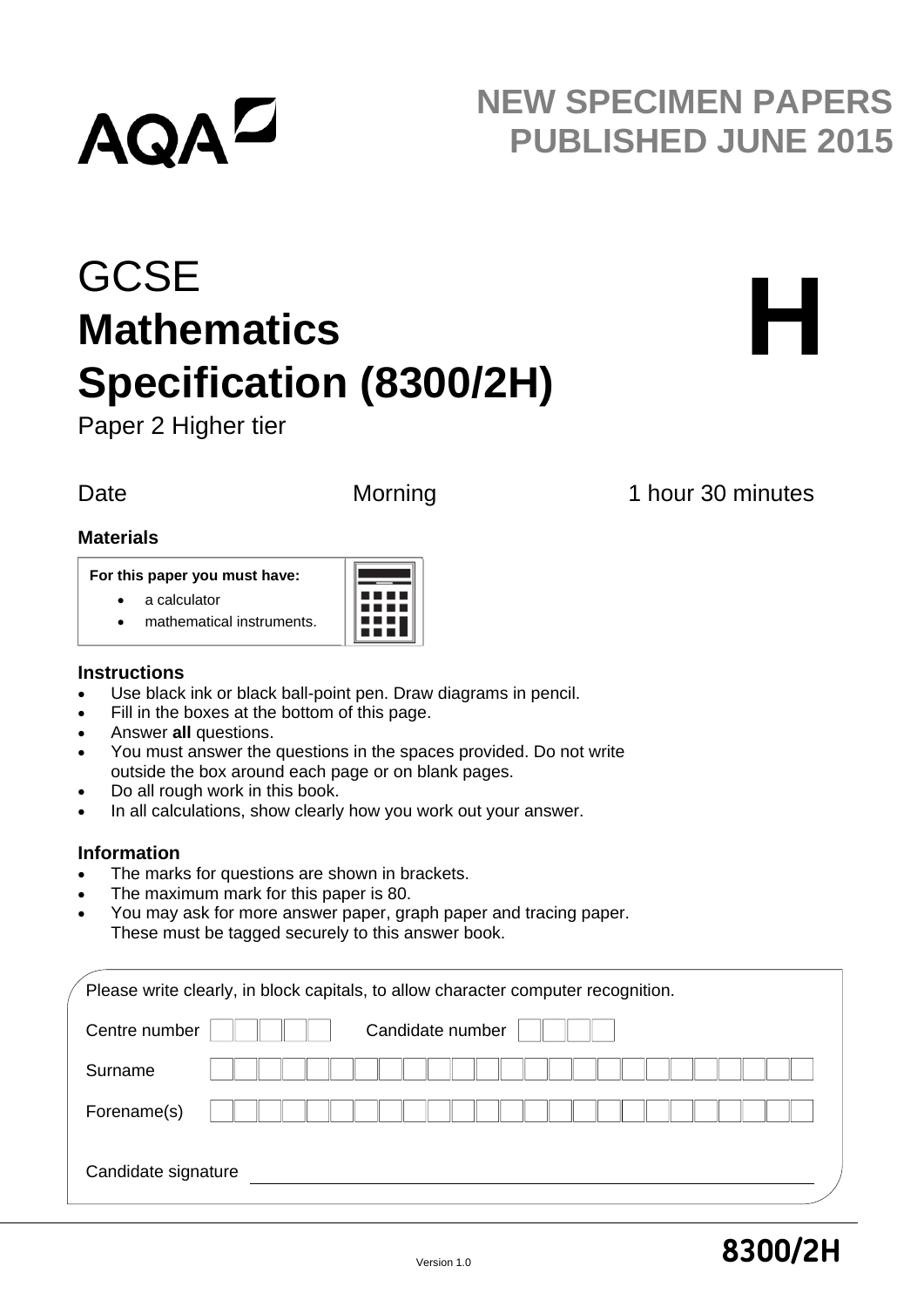|                  |                                                                                          |                             |         | Answer all questions in the spaces provided. |                             |              |          |
|------------------|------------------------------------------------------------------------------------------|-----------------------------|---------|----------------------------------------------|-----------------------------|--------------|----------|
| 1                | Which sequence is a geometric progression?<br>Circle your answer.                        |                             |         |                                              |                             |              | [1 mark] |
|                  |                                                                                          | $1 \quad 2 \quad 3 \quad 4$ |         |                                              | $1 2 4 7$                   |              |          |
|                  |                                                                                          | $1 2 4 8$                   |         |                                              | $1 \quad 2 \quad 3 \quad 5$ |              |          |
|                  |                                                                                          |                             |         |                                              |                             |              |          |
| $\boldsymbol{2}$ | Which of these is not used to prove that triangles are congruent?<br>Circle your answer. |                             |         |                                              |                             |              | [1 mark] |
|                  | SSS                                                                                      |                             | SAS     | AAA                                          |                             | <b>RHS</b>   |          |
|                  |                                                                                          |                             |         |                                              |                             |              |          |
| $\mathbf{3}$     | Circle the expression that is equivalent to $2a + 5a \times 4a - a$                      |                             |         |                                              |                             |              | [1 mark] |
|                  | $a + 20a^2$                                                                              |                             | $21a^2$ | $28a^2 - a$                                  |                             | $2a + 15a^2$ |          |
|                  |                                                                                          |                             |         |                                              |                             |              |          |
|                  |                                                                                          |                             |         |                                              |                             |              |          |
|                  |                                                                                          |                             |         |                                              |                             |              |          |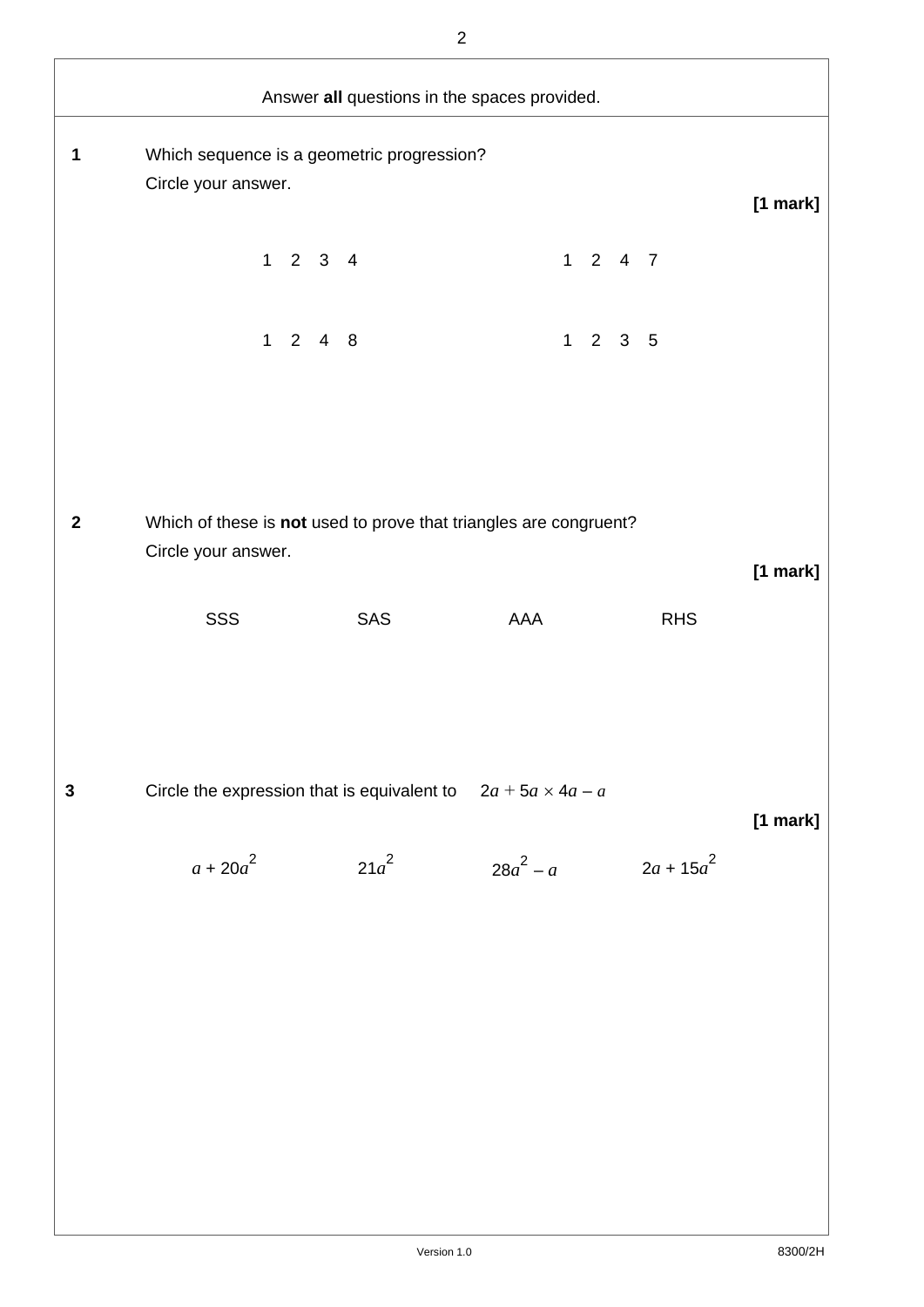4 Circle the equation of a line that is parallel to 
$$
y = 5x - 2
$$
 [1 mark]  
\n $y = 2x - 5$   $y = 5x + 2$   $y = 3x - 2$   $y = -\frac{1}{5}x - 2$   
\n  
\n5 In a sale, the original price of a bag was reduced by  $\frac{1}{5}$   
\nThe sale price of the bag is £29.40  
\nWork out the original price.  
\n  
\nAnswer £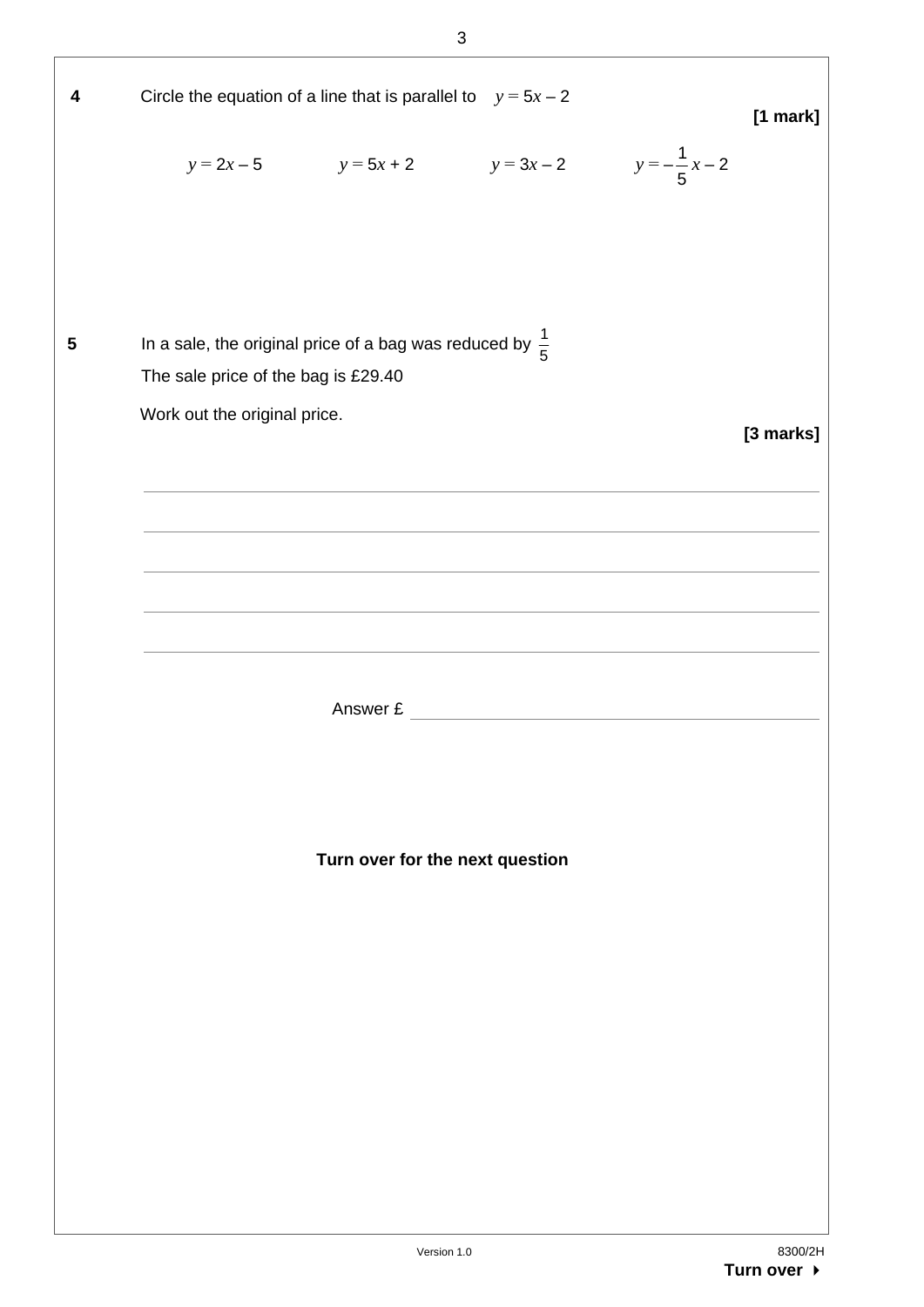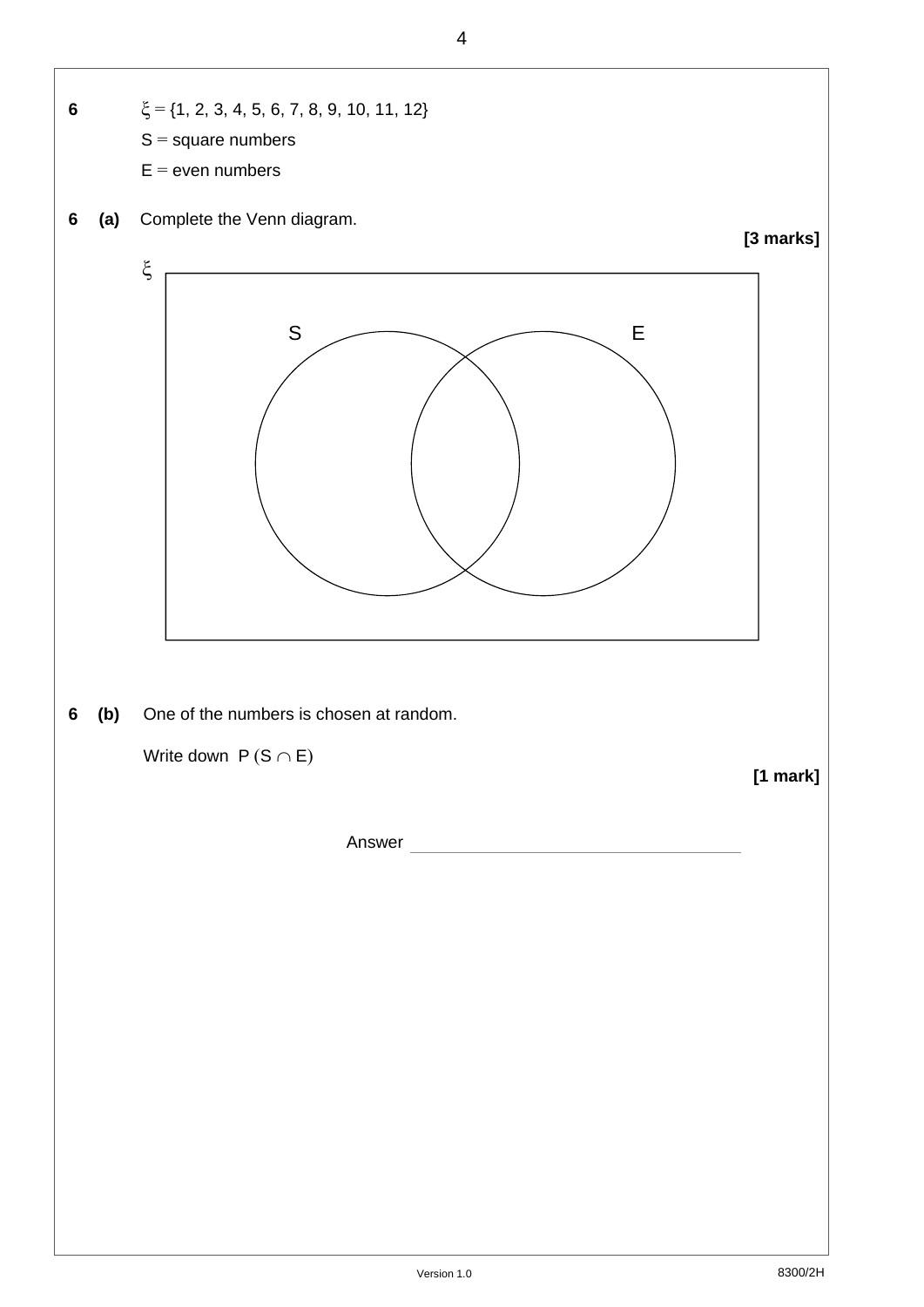|                         |     |        |                                                                            | 5                                                                |                                                                                                                                                       |            |
|-------------------------|-----|--------|----------------------------------------------------------------------------|------------------------------------------------------------------|-------------------------------------------------------------------------------------------------------------------------------------------------------|------------|
| $\overline{\mathbf{7}}$ |     |        | A coin is rolled onto a grid of squares.<br>It lands randomly on the grid. | To win, the coin must land completely within one of the squares. |                                                                                                                                                       |            |
|                         |     |        |                                                                            |                                                                  | Meera and John each roll the coin a number of times and record their results.                                                                         |            |
|                         |     |        |                                                                            | <b>Number of wins</b>                                            | <b>Number of losses</b>                                                                                                                               |            |
|                         |     |        | <b>Meera</b>                                                               | 6                                                                | 44                                                                                                                                                    |            |
|                         |     |        | John                                                                       | 28                                                               | 72                                                                                                                                                    |            |
| 7                       | (a) |        |                                                                            | Work out two different estimates for the probability of winning. |                                                                                                                                                       | [2 marks]  |
|                         |     |        |                                                                            |                                                                  |                                                                                                                                                       |            |
|                         |     |        |                                                                            |                                                                  |                                                                                                                                                       |            |
| 7                       | (b) | Answer | Give a reason for your answer.                                             |                                                                  | Which of your estimates is the better estimate for the probability of winning?<br><u> 1989 - Andrea Station Barbara, amerikan personal (h. 1989).</u> | $[1$ mark] |
|                         |     | Reason |                                                                            |                                                                  | <u> 1989 - Andrea Station Barbara, amerikan personal (h. 1989).</u>                                                                                   |            |
|                         |     |        |                                                                            |                                                                  |                                                                                                                                                       |            |
|                         |     |        |                                                                            |                                                                  |                                                                                                                                                       |            |
|                         |     |        |                                                                            |                                                                  |                                                                                                                                                       |            |
|                         |     |        |                                                                            |                                                                  |                                                                                                                                                       |            |
|                         |     |        |                                                                            |                                                                  |                                                                                                                                                       |            |
|                         |     |        |                                                                            |                                                                  |                                                                                                                                                       |            |
|                         |     |        |                                                                            |                                                                  |                                                                                                                                                       |            |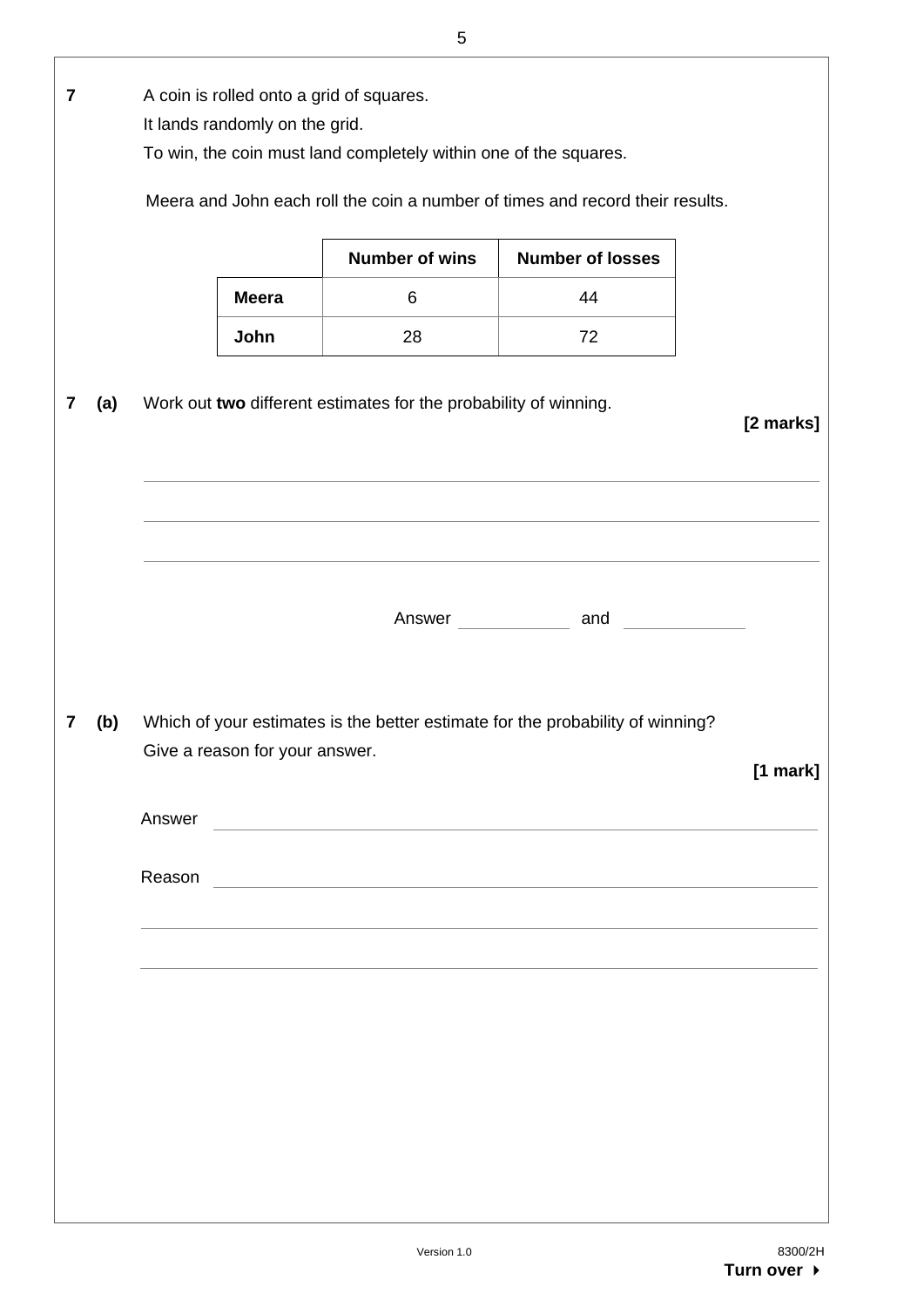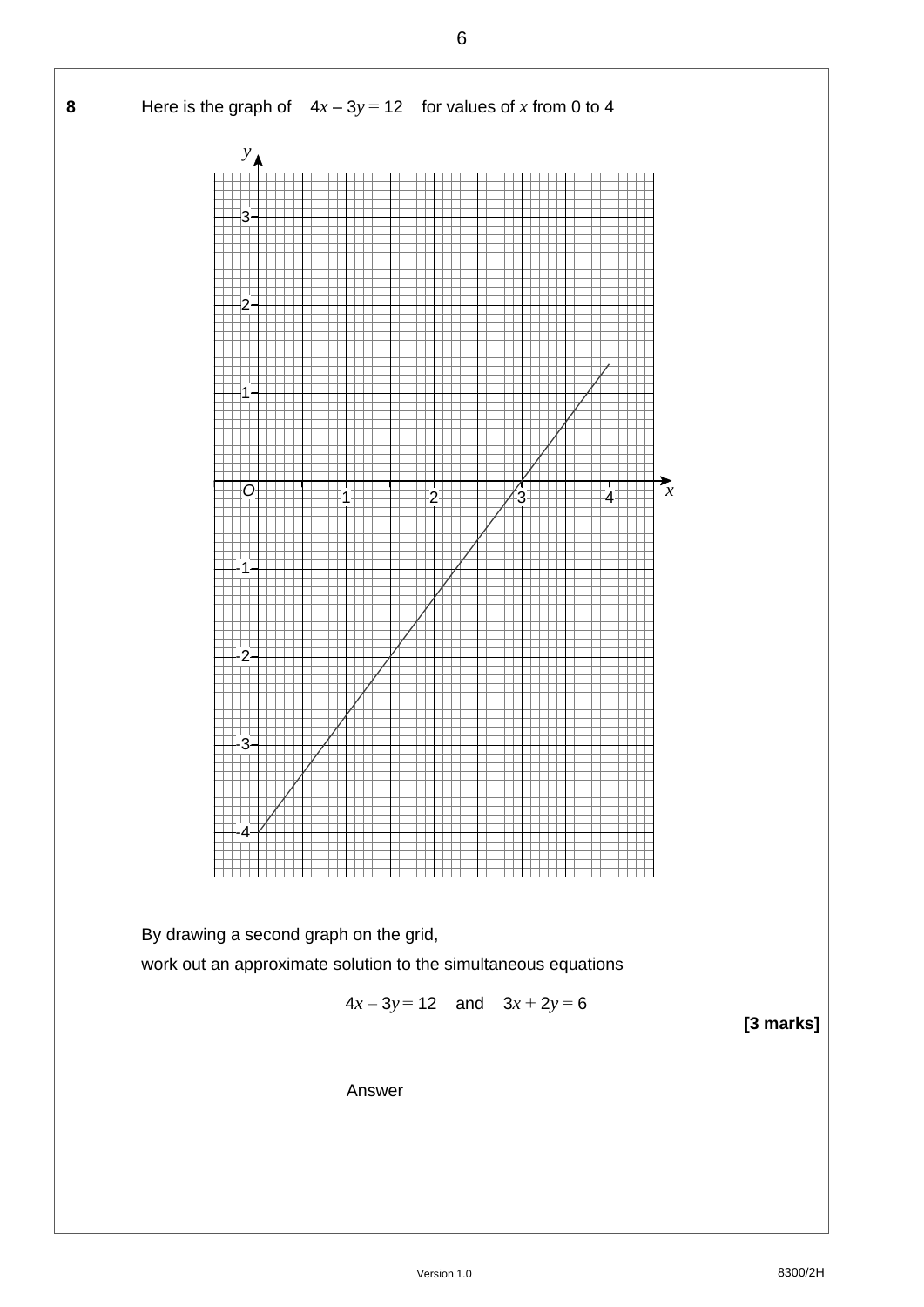| 9        | Written as the product of its prime factors                                                                          |           |
|----------|----------------------------------------------------------------------------------------------------------------------|-----------|
|          | $672 = 2^5 \times 3 \times 7$                                                                                        |           |
| 9<br>(a) | Write 252 as the product of its prime factors.                                                                       | [2 marks] |
|          | and the control of the control of the control of the control of the control of the control of the control of the     |           |
|          | <u> 1980 - Andrea Brand, Amerikaansk politiker († 1908)</u>                                                          |           |
|          | and the control of the control of the control of the control of the control of the control of the control of the     |           |
|          |                                                                                                                      |           |
|          | <u> 1989 - Johann Stein, marwolaethau a bhann an t-Amhair an t-Amhair an t-Amhair an t-Amhair an t-Amhair an t-A</u> |           |
|          | <u> 1989 - Johann Stoff, fransk politik (f. 1989)</u>                                                                |           |
|          |                                                                                                                      |           |
|          |                                                                                                                      |           |
|          |                                                                                                                      |           |
| 9<br>(b) | Work out the value of the highest common factor of 672 and 252                                                       |           |
|          |                                                                                                                      | [1 mark]  |
|          |                                                                                                                      |           |
|          |                                                                                                                      |           |
|          | Answer                                                                                                               |           |
|          |                                                                                                                      |           |
|          |                                                                                                                      |           |
|          | Turn over for the next question                                                                                      |           |
|          |                                                                                                                      |           |
|          |                                                                                                                      |           |
|          |                                                                                                                      |           |
|          |                                                                                                                      |           |
|          |                                                                                                                      |           |
|          |                                                                                                                      |           |
|          |                                                                                                                      |           |
|          |                                                                                                                      |           |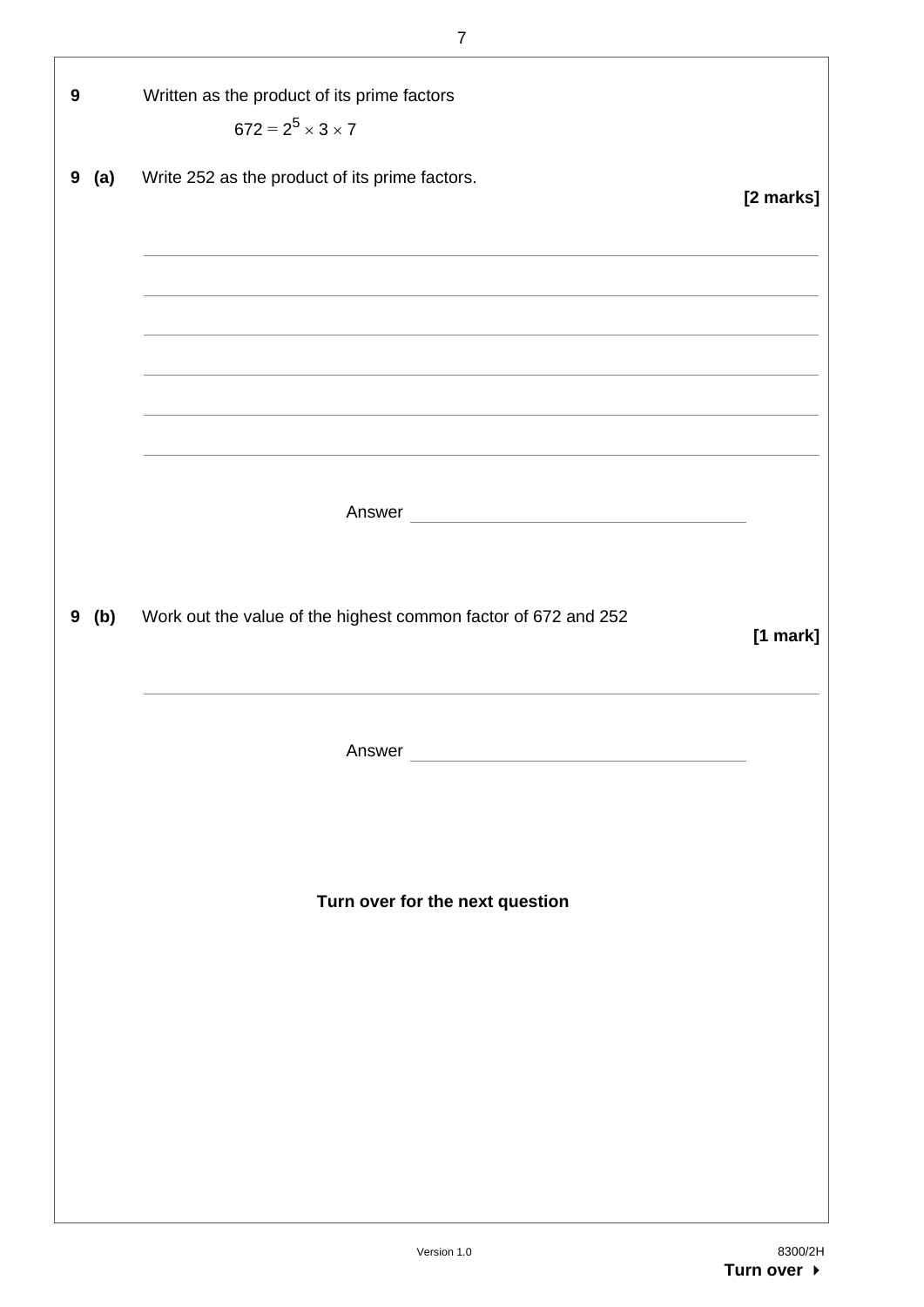| 10 | At a school                                          |           |
|----|------------------------------------------------------|-----------|
|    | number of boys: number of girls = $9:7$              |           |
|    | There are 116 more boys than girls.                  |           |
|    | Work out the total number of students at the school. | [3 marks] |
|    |                                                      |           |
|    |                                                      |           |
|    |                                                      |           |
|    |                                                      |           |
|    |                                                      |           |
|    |                                                      |           |
|    |                                                      |           |
|    |                                                      |           |
|    |                                                      |           |
|    |                                                      |           |
|    |                                                      |           |
|    | <u> 1980 - Johann Barbara, martxa a</u><br>Answer    |           |
|    |                                                      |           |
|    |                                                      |           |
|    |                                                      |           |
| 11 | Circle the equation with roots 4 and $-8$            | [1 mark]  |
|    |                                                      |           |
|    | $4x(x-8)=0$<br>$(x-4)(x+8)=0$                        |           |
|    |                                                      |           |
|    | $x^2 - 32 = 0$<br>$(x + 4)(x - 8) = 0$               |           |
|    |                                                      |           |
|    |                                                      |           |
|    |                                                      |           |
|    |                                                      |           |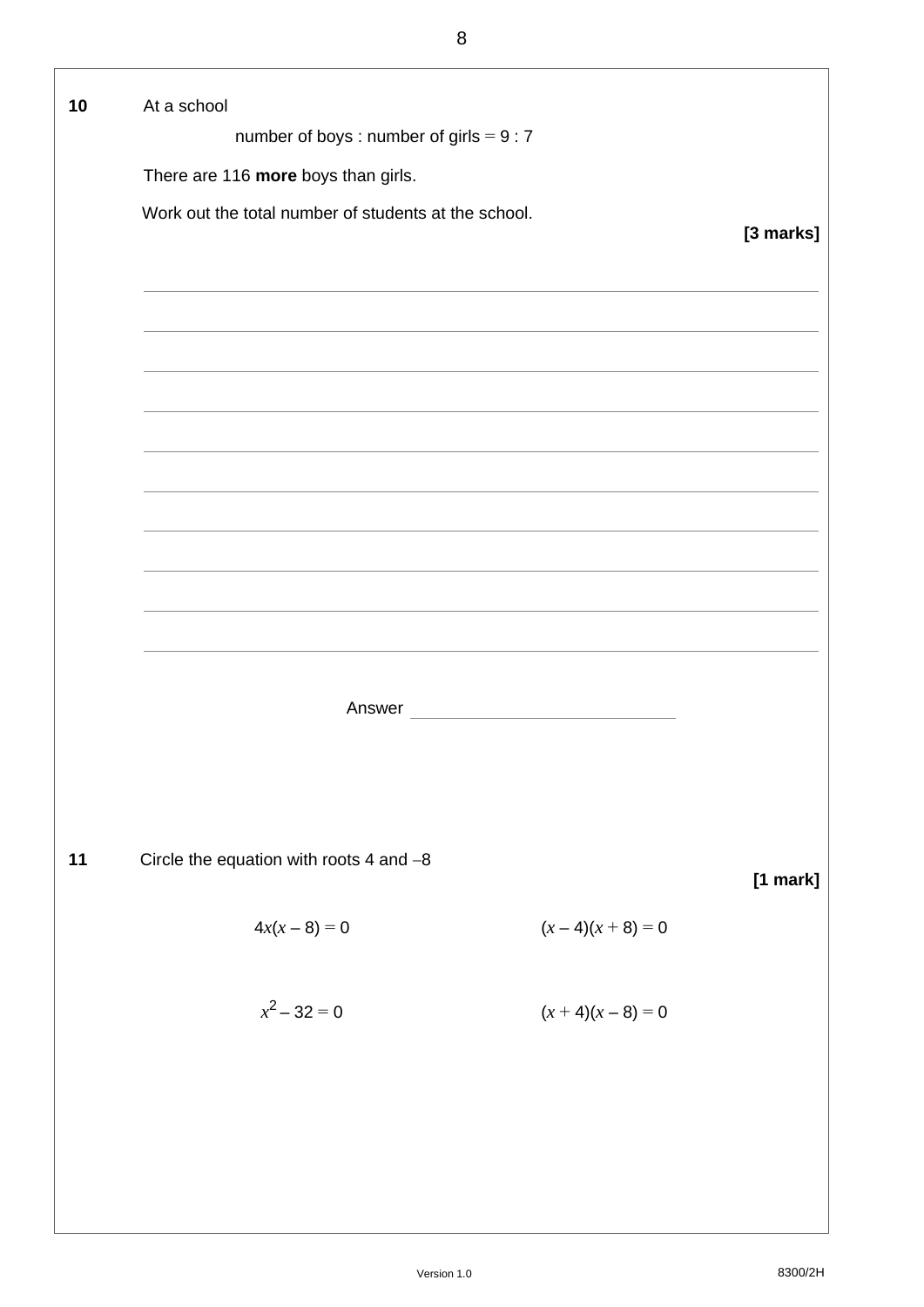| 12 | $R = \frac{x^2}{y}$<br>$x = 3.6 \times 10^5$<br>$y = 7.5 \times 10^4$<br>Work out the value of $R$ . | Give your answer in standard form to an appropriate degree of accuracy. |        |        | [3 marks] |
|----|------------------------------------------------------------------------------------------------------|-------------------------------------------------------------------------|--------|--------|-----------|
| 13 |                                                                                                      | Two spheres have radii in the ratio $5:3$                               | Answer |        |           |
|    | Circle the ratio of their volumes.<br>5:3                                                            | 15:9                                                                    | 25:9   | 125:27 | [1 mark]  |
|    |                                                                                                      | Turn over for the next question                                         |        |        |           |
|    |                                                                                                      | Version 1.0                                                             |        |        | 8300/2H   |

 $\overline{\phantom{a}}$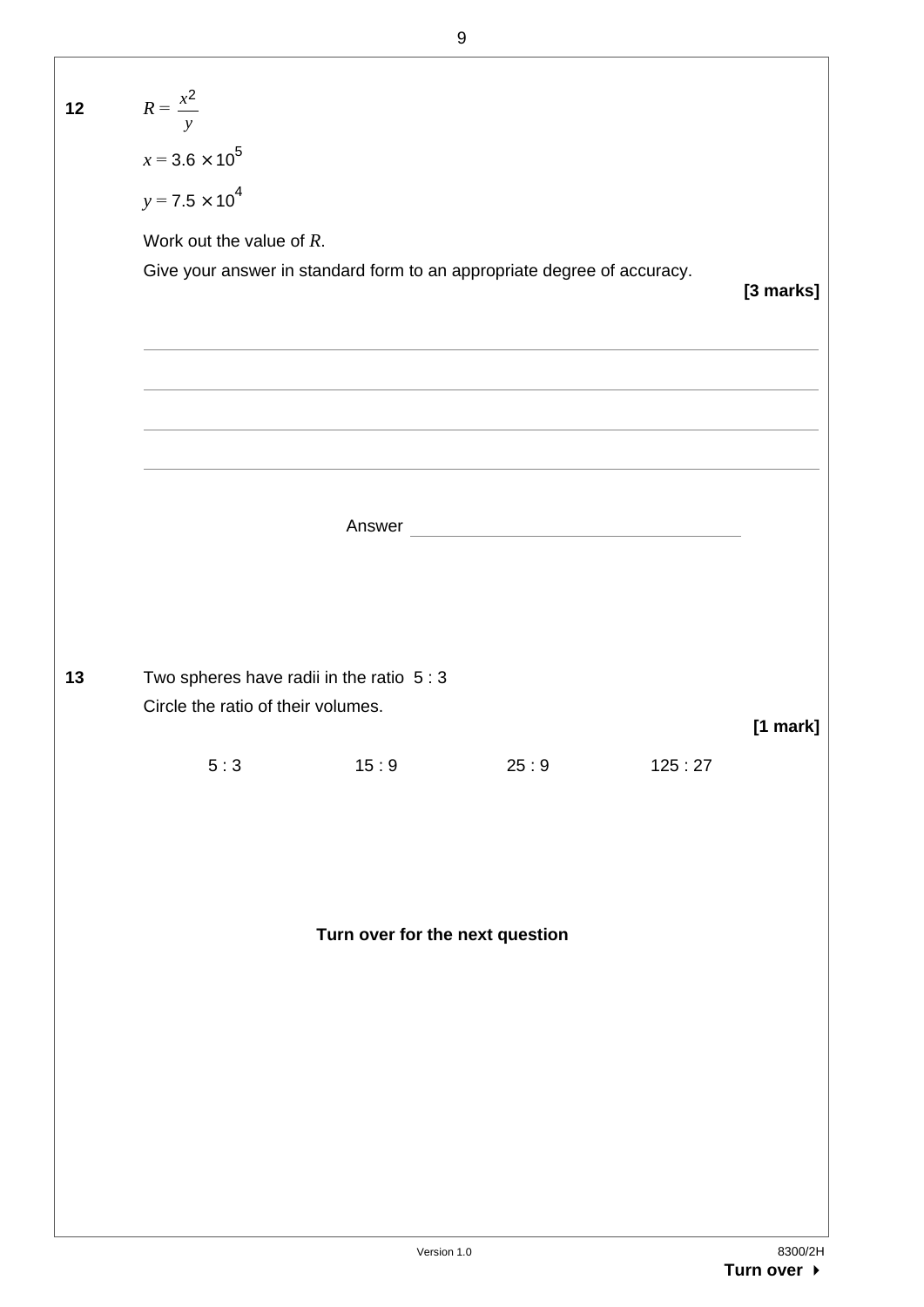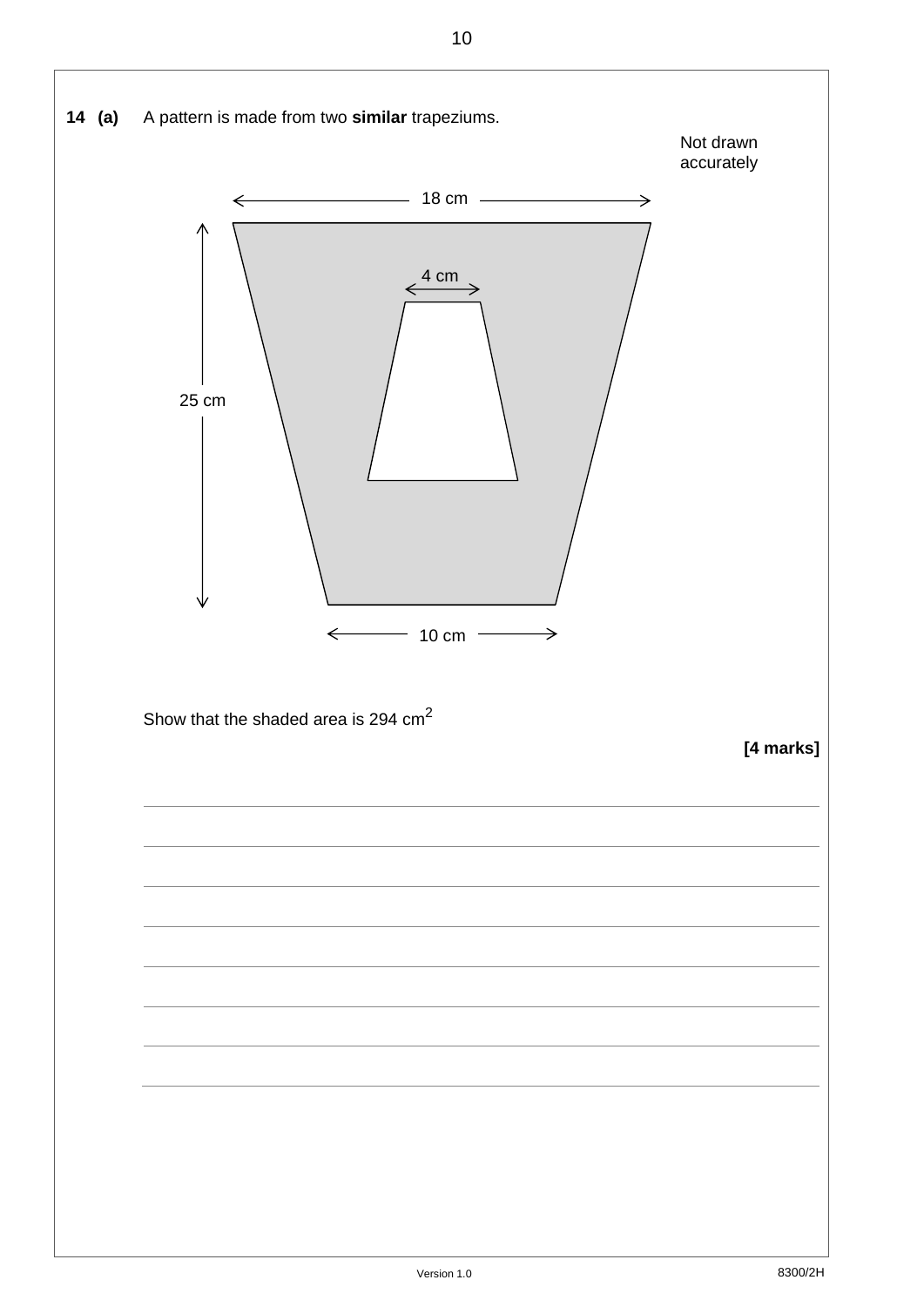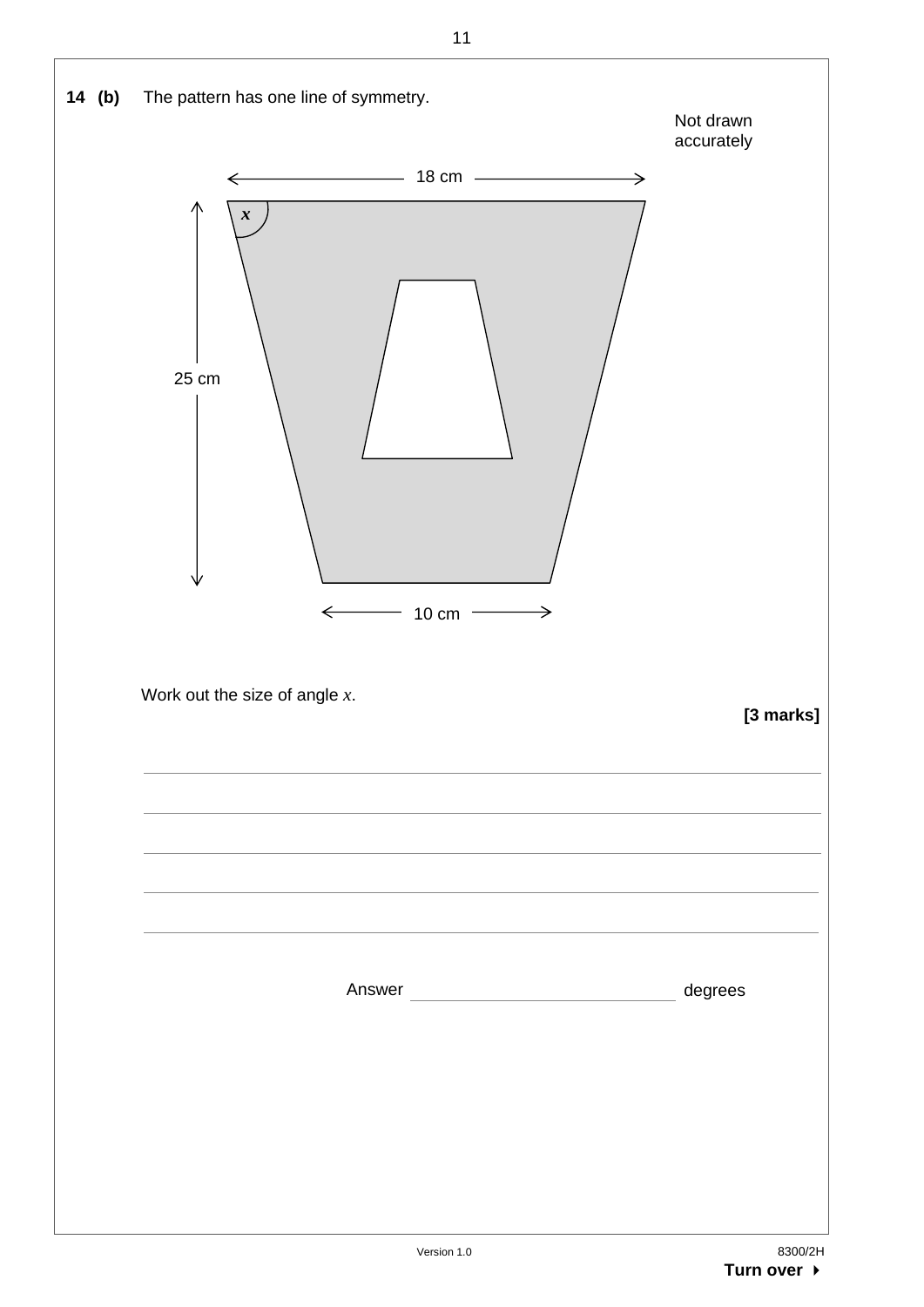| 15 | Ann picks a 4-digit number.<br>The first digit is not zero.<br>The 4-digit number is a multiple of 5<br>How many different 4-digit numbers could she pick? | [3 marks] |
|----|------------------------------------------------------------------------------------------------------------------------------------------------------------|-----------|
|    | Answer<br><u> 1989 - Johann Stoff, fransk politik (d. 1989)</u>                                                                                            |           |
| 16 | $c$ is a positive integer.                                                                                                                                 |           |
|    | Prove that $\frac{6c^3 + 30c}{3c^2 + 15}$ is an even number.                                                                                               | [3 marks] |
|    |                                                                                                                                                            |           |
|    |                                                                                                                                                            |           |
|    |                                                                                                                                                            |           |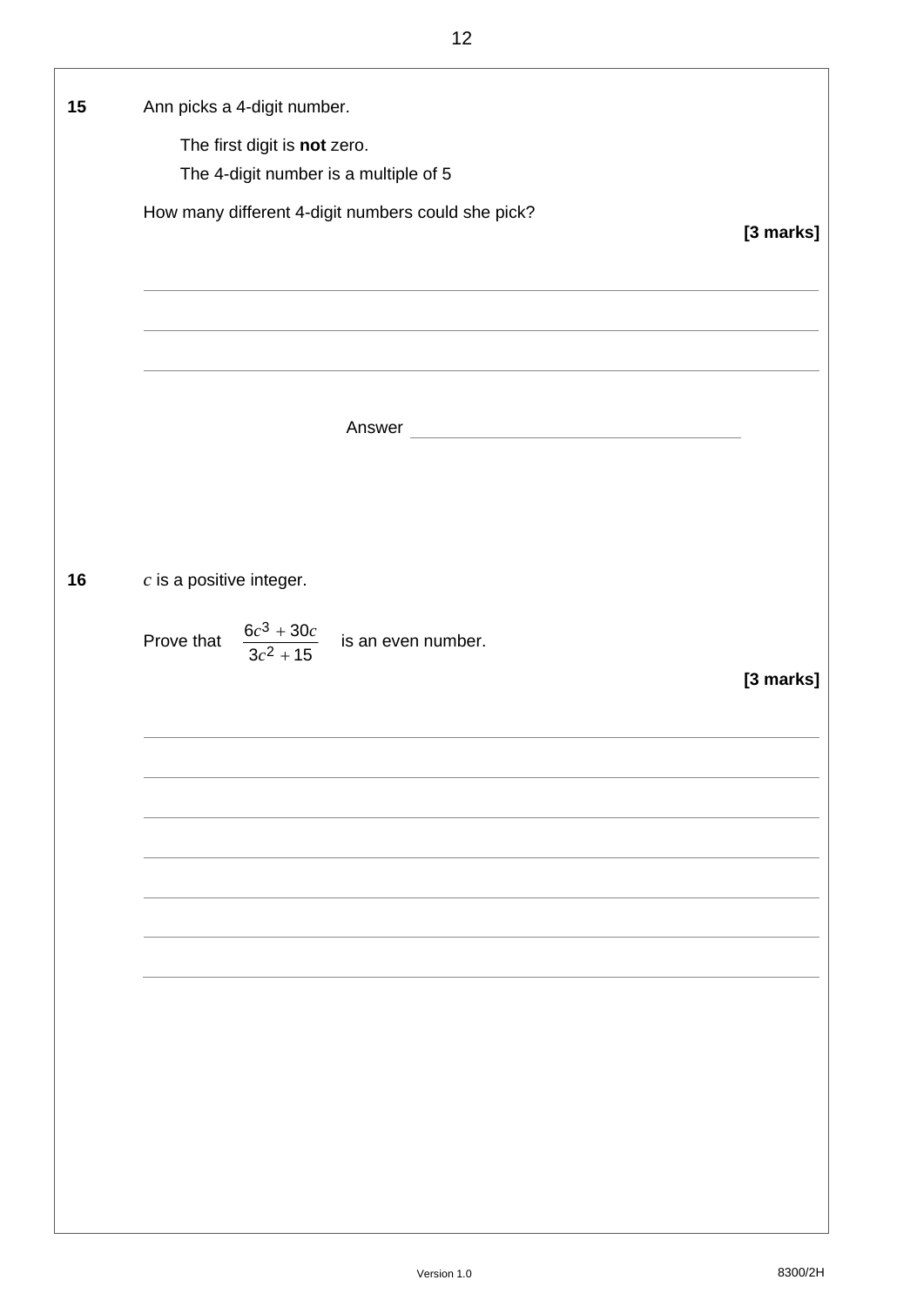| 17       | The distance from the Earth to the Sun is 93 million miles.                                                                |           |
|----------|----------------------------------------------------------------------------------------------------------------------------|-----------|
|          | Assume                                                                                                                     |           |
|          | it takes 365 days for the Earth to travel once around the Sun<br>the Earth travels in a circle with the Sun at the centre. |           |
|          |                                                                                                                            |           |
| 17 $(a)$ | Work out the average speed of the Earth in miles per hour.                                                                 |           |
|          |                                                                                                                            | [4 marks] |
|          |                                                                                                                            |           |
|          |                                                                                                                            |           |
|          |                                                                                                                            |           |
|          | <u> 1989 - Johann Stoff, Amerikaansk politiker (* 1908)</u>                                                                |           |
|          |                                                                                                                            |           |
|          |                                                                                                                            |           |
|          |                                                                                                                            |           |
|          |                                                                                                                            |           |
|          |                                                                                                                            |           |
|          |                                                                                                                            |           |
|          |                                                                                                                            |           |
|          |                                                                                                                            |           |
|          |                                                                                                                            |           |
|          | Answer<br>miles per hour<br><u> 1980 - Johann Barn, mars an t-Amerikaansk politiker (</u>                                  |           |
|          |                                                                                                                            |           |
|          |                                                                                                                            |           |
|          |                                                                                                                            |           |
| 17 (b)   | It actually takes 365 $\frac{1}{4}$ days for the Earth to travel once around the Sun.                                      |           |
|          | How does this affect your answer to part (a)?                                                                              |           |
|          |                                                                                                                            | [1 mark]  |
|          |                                                                                                                            |           |
|          |                                                                                                                            |           |
|          |                                                                                                                            |           |
|          |                                                                                                                            |           |
|          |                                                                                                                            |           |
|          |                                                                                                                            |           |
|          |                                                                                                                            |           |
|          |                                                                                                                            |           |
|          |                                                                                                                            |           |
|          |                                                                                                                            |           |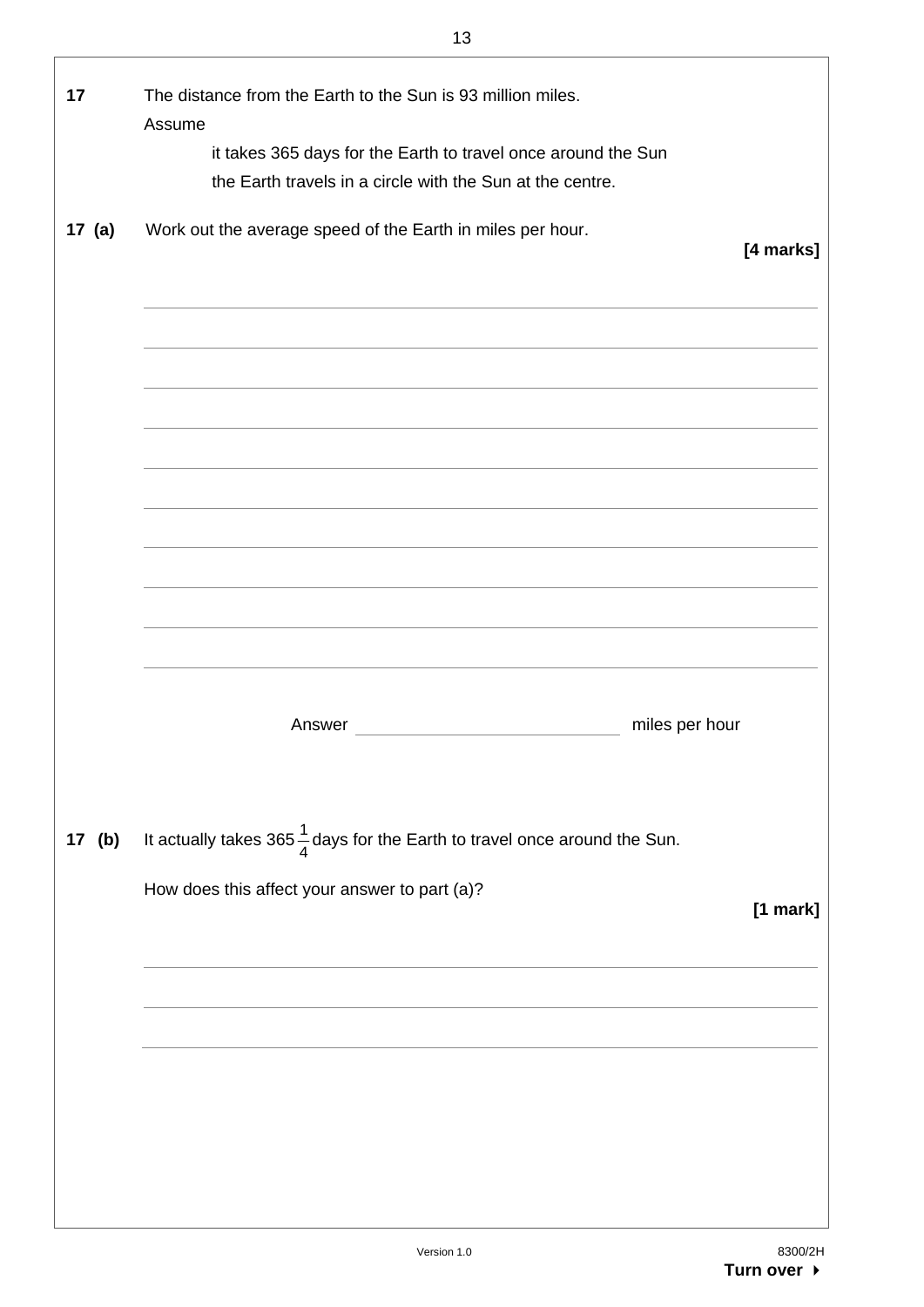| 18       | In the formula $T = (n - 6)^2 + 1$ <i>n</i> is a positive integer.                                       |            |
|----------|----------------------------------------------------------------------------------------------------------|------------|
|          |                                                                                                          |            |
| $18$ (a) | Kim says,<br>"The value of $T$ is always greater than 1<br>because $(n - 6)^2$ is always greater than 0" |            |
|          | Comment on her statement.                                                                                | $[1$ mark] |
|          |                                                                                                          |            |
|          | 18 (b) What is the only value of $T$ that is a square number?                                            |            |
|          |                                                                                                          | $[1$ mark] |
|          |                                                                                                          |            |
|          |                                                                                                          |            |
|          |                                                                                                          |            |
|          |                                                                                                          |            |
|          |                                                                                                          |            |
|          |                                                                                                          |            |
|          |                                                                                                          |            |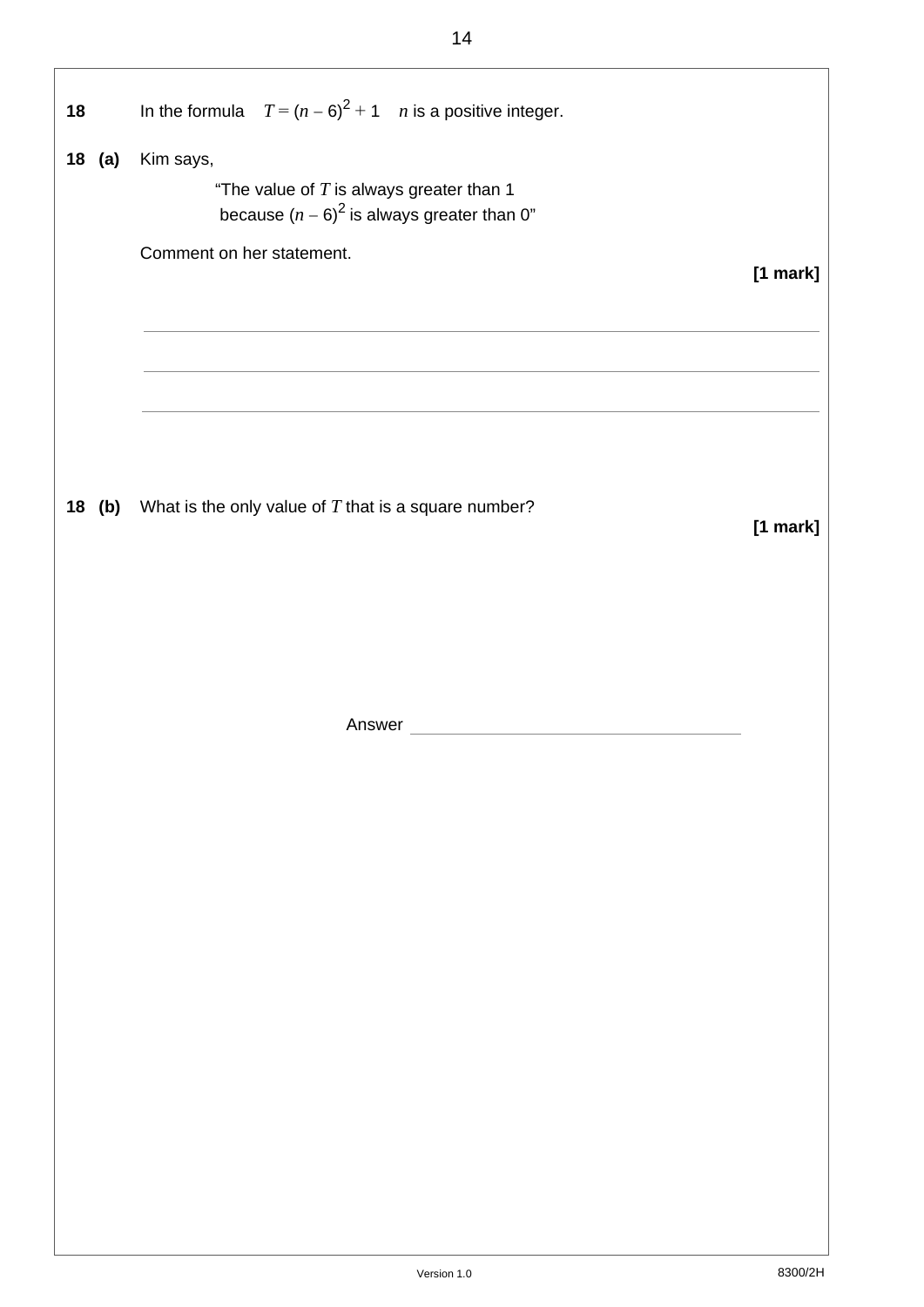| 19 | $f(x) = 3x$                              |                  |                |                  |                                                                                                                      |             |
|----|------------------------------------------|------------------|----------------|------------------|----------------------------------------------------------------------------------------------------------------------|-------------|
|    | Circle the expression for $f^{-1}(x)$    |                  |                |                  |                                                                                                                      | $[1$ mark]  |
|    | $-3x$                                    | $\frac{3}{x}$    |                | $\frac{1}{3x}$   |                                                                                                                      | $rac{x}{3}$ |
|    |                                          |                  |                |                  |                                                                                                                      |             |
| 20 | y is directly proportional to $\sqrt{x}$ |                  |                |                  |                                                                                                                      |             |
|    |                                          | $\boldsymbol{x}$ | $36\,$         | $\boldsymbol{a}$ |                                                                                                                      |             |
|    |                                          | $\boldsymbol{y}$ | $\overline{2}$ | $\mathbf 5$      |                                                                                                                      |             |
|    | Work out the value of a.                 |                  |                |                  |                                                                                                                      | [4 marks]   |
|    |                                          |                  |                |                  |                                                                                                                      |             |
|    |                                          |                  |                |                  |                                                                                                                      |             |
|    |                                          |                  |                |                  |                                                                                                                      |             |
|    |                                          |                  |                |                  |                                                                                                                      |             |
|    |                                          |                  |                |                  |                                                                                                                      |             |
|    |                                          |                  |                |                  |                                                                                                                      |             |
|    |                                          | Answer           |                |                  | <u> 1989 - Johann Barn, mars ar breist fan de Fryske kommunent fan de ferstjerke fan de ferstjerke fan de ferstj</u> |             |
|    |                                          |                  |                |                  |                                                                                                                      |             |
|    |                                          |                  |                |                  |                                                                                                                      |             |
|    |                                          |                  |                |                  |                                                                                                                      |             |
|    |                                          |                  |                |                  |                                                                                                                      |             |
|    |                                          |                  |                |                  |                                                                                                                      |             |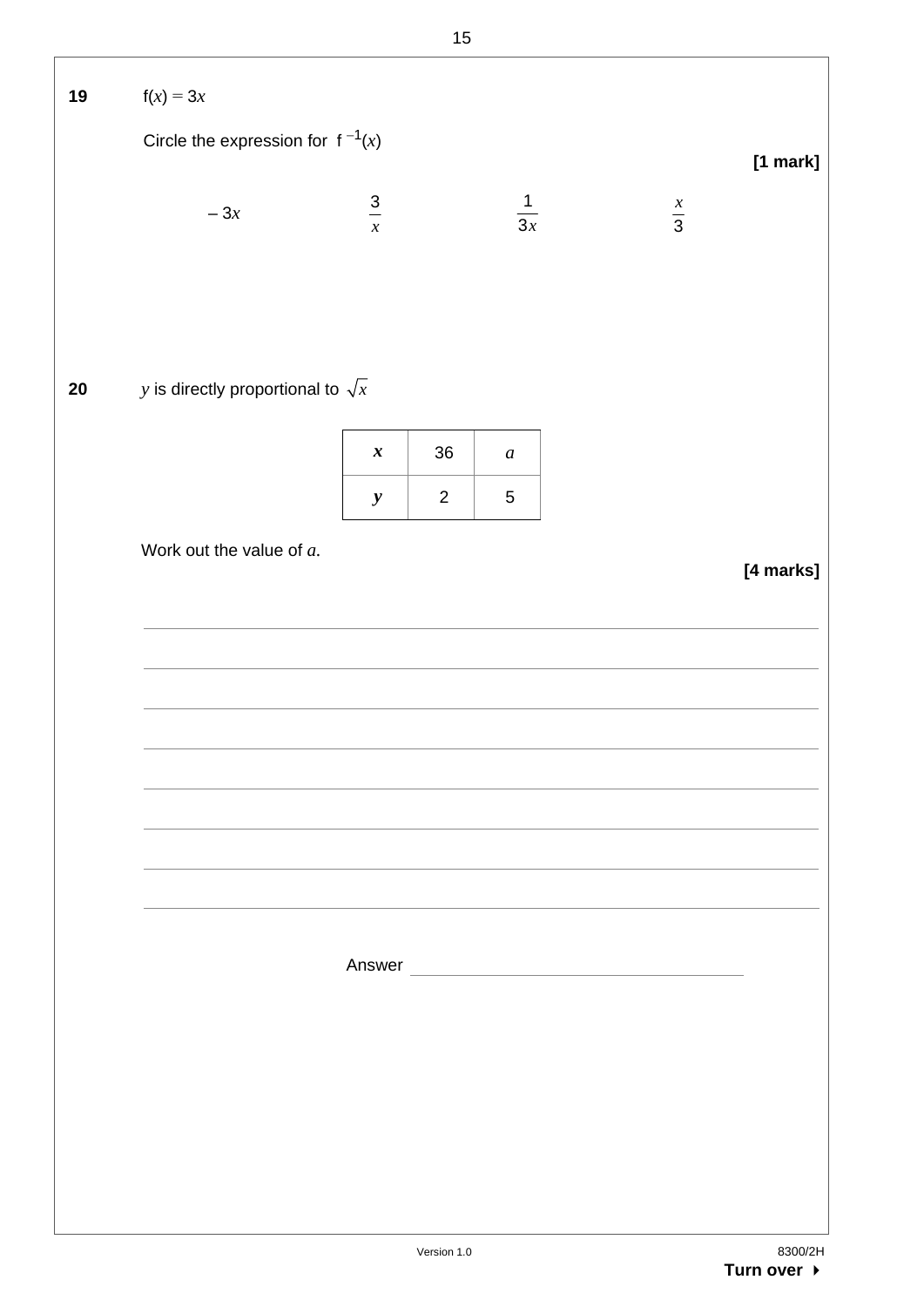| A box usually contains 450 grams of cereal.        |                        |           |
|----------------------------------------------------|------------------------|-----------|
| Here are two options for a special offer.          |                        |           |
| <b>Option A</b>                                    | <b>Option B</b>        |           |
| 20% more cereal                                    | Usual amount of cereal |           |
| Price remains the same                             | 15% off the price      |           |
| Which option is the better value for the customer? |                        |           |
| You must show your working.                        |                        |           |
|                                                    |                        | [3 marks] |
|                                                    |                        |           |
|                                                    |                        |           |
|                                                    |                        |           |
|                                                    |                        |           |
|                                                    |                        |           |
|                                                    |                        |           |
|                                                    |                        |           |
|                                                    |                        |           |
|                                                    |                        |           |
|                                                    |                        |           |
|                                                    |                        |           |
|                                                    |                        |           |
|                                                    |                        |           |
|                                                    |                        |           |
|                                                    | Answer                 |           |
|                                                    |                        |           |
|                                                    |                        |           |
|                                                    |                        |           |
|                                                    |                        |           |
|                                                    |                        |           |
|                                                    |                        |           |
|                                                    |                        |           |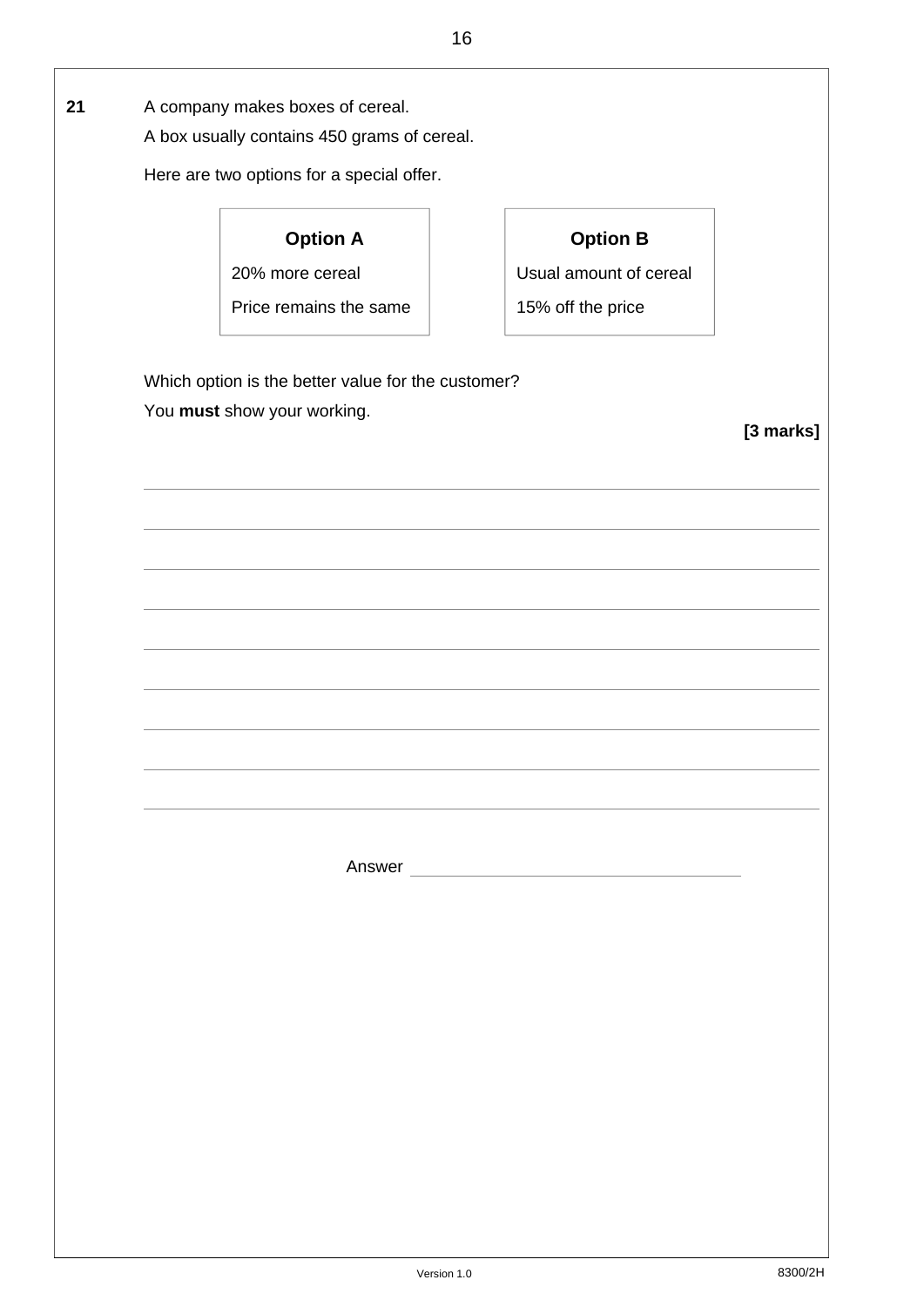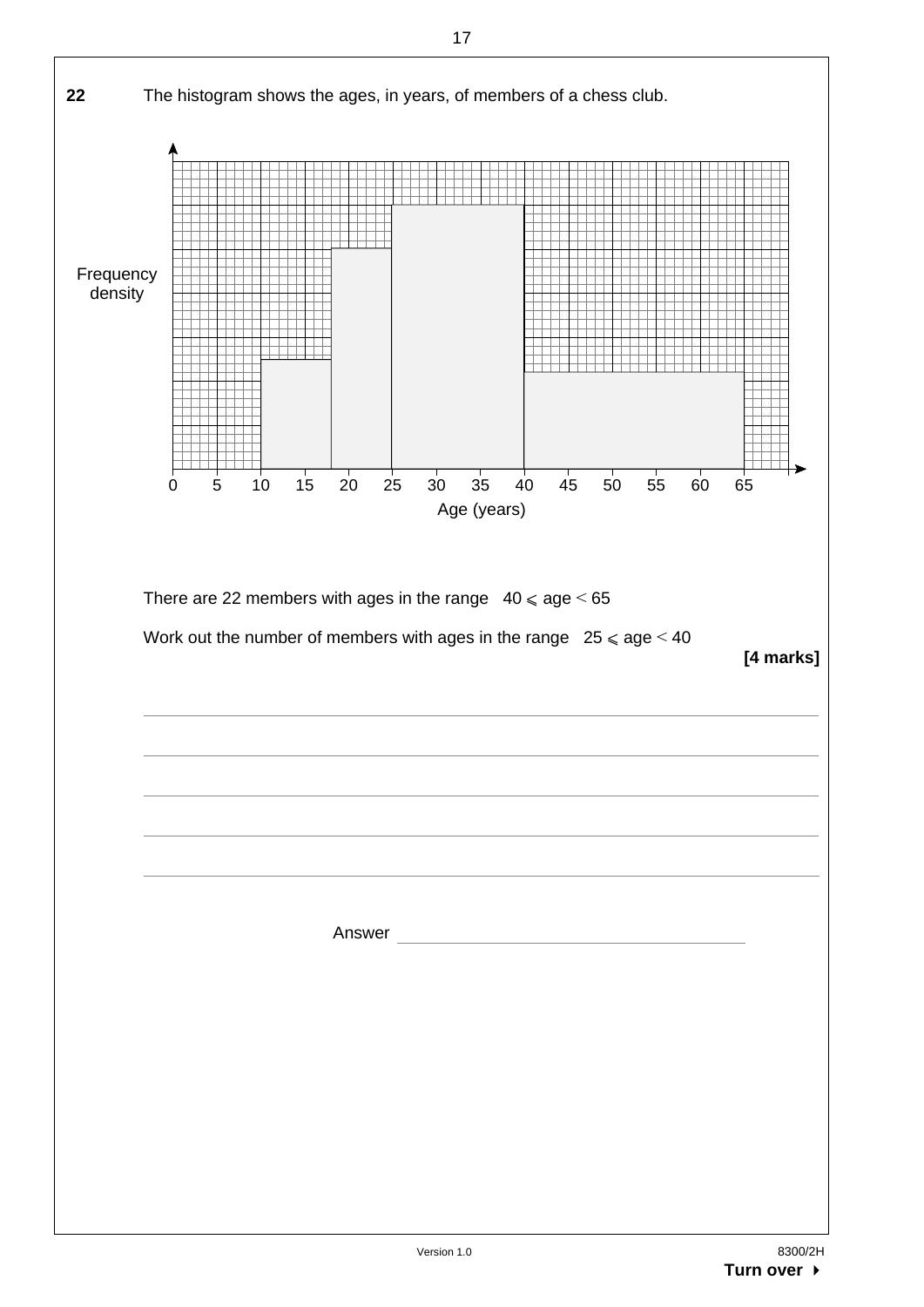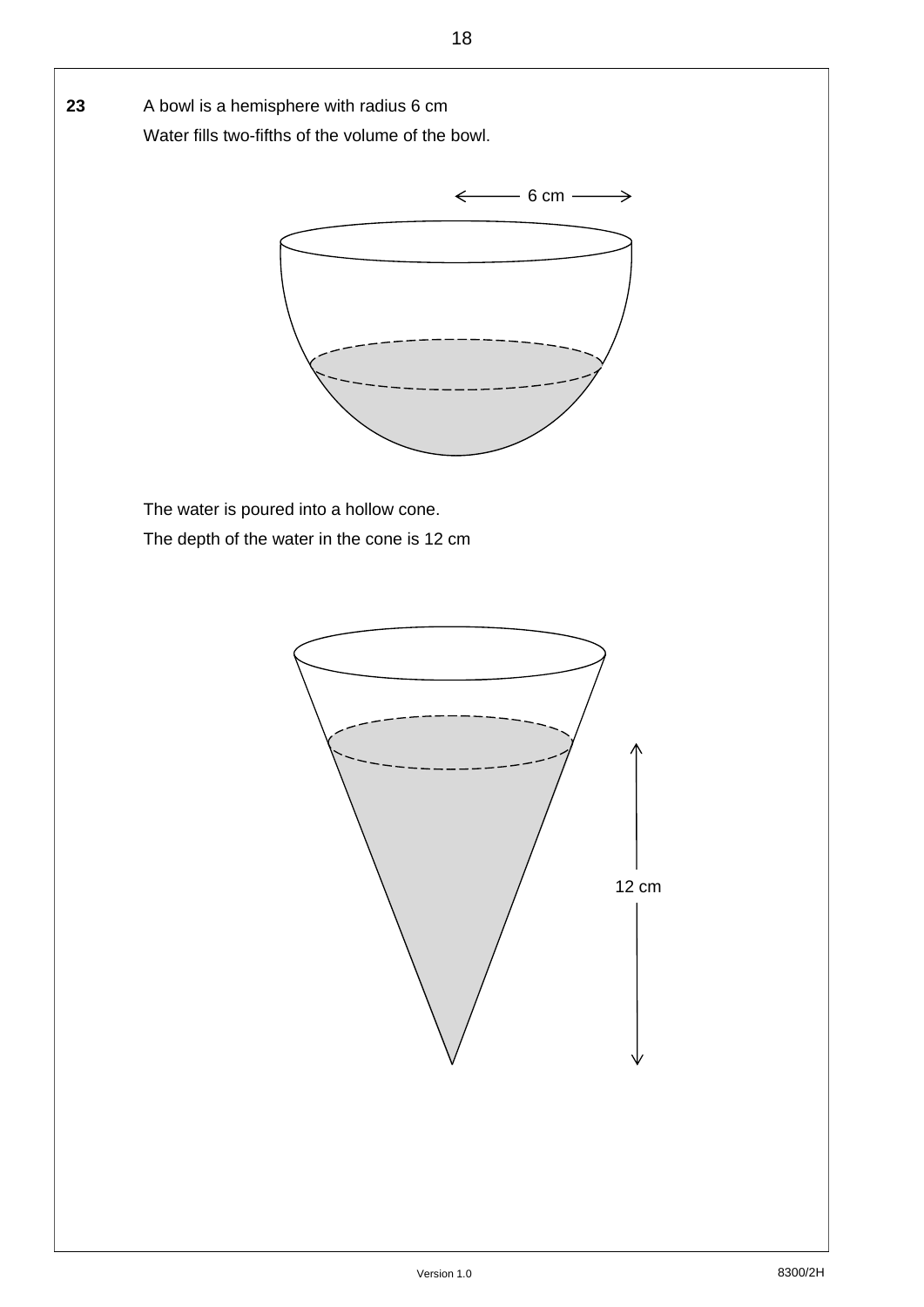| Volume of a sphere = $\frac{4}{3}\pi r^3$ where r is the radius. |                                                                                                               |           |
|------------------------------------------------------------------|---------------------------------------------------------------------------------------------------------------|-----------|
|                                                                  | Volume of a cone = $\frac{1}{3}\pi r^2 h$ where r is the radius and h is the perpendicular height             |           |
|                                                                  | Work out the radius of the surface of the water in the cone.                                                  | [4 marks] |
|                                                                  |                                                                                                               |           |
|                                                                  |                                                                                                               |           |
|                                                                  |                                                                                                               |           |
|                                                                  |                                                                                                               |           |
|                                                                  |                                                                                                               |           |
|                                                                  |                                                                                                               |           |
|                                                                  |                                                                                                               |           |
|                                                                  |                                                                                                               |           |
|                                                                  |                                                                                                               |           |
|                                                                  |                                                                                                               |           |
|                                                                  | Answer 2008 2009 2010 2021 2022 2023 2024 2022 2023 2024 2022 2023 2024 2022 2023 2024 2025 2026 2027 2028 20 | cm        |
|                                                                  |                                                                                                               |           |
|                                                                  |                                                                                                               |           |
|                                                                  |                                                                                                               |           |
|                                                                  |                                                                                                               |           |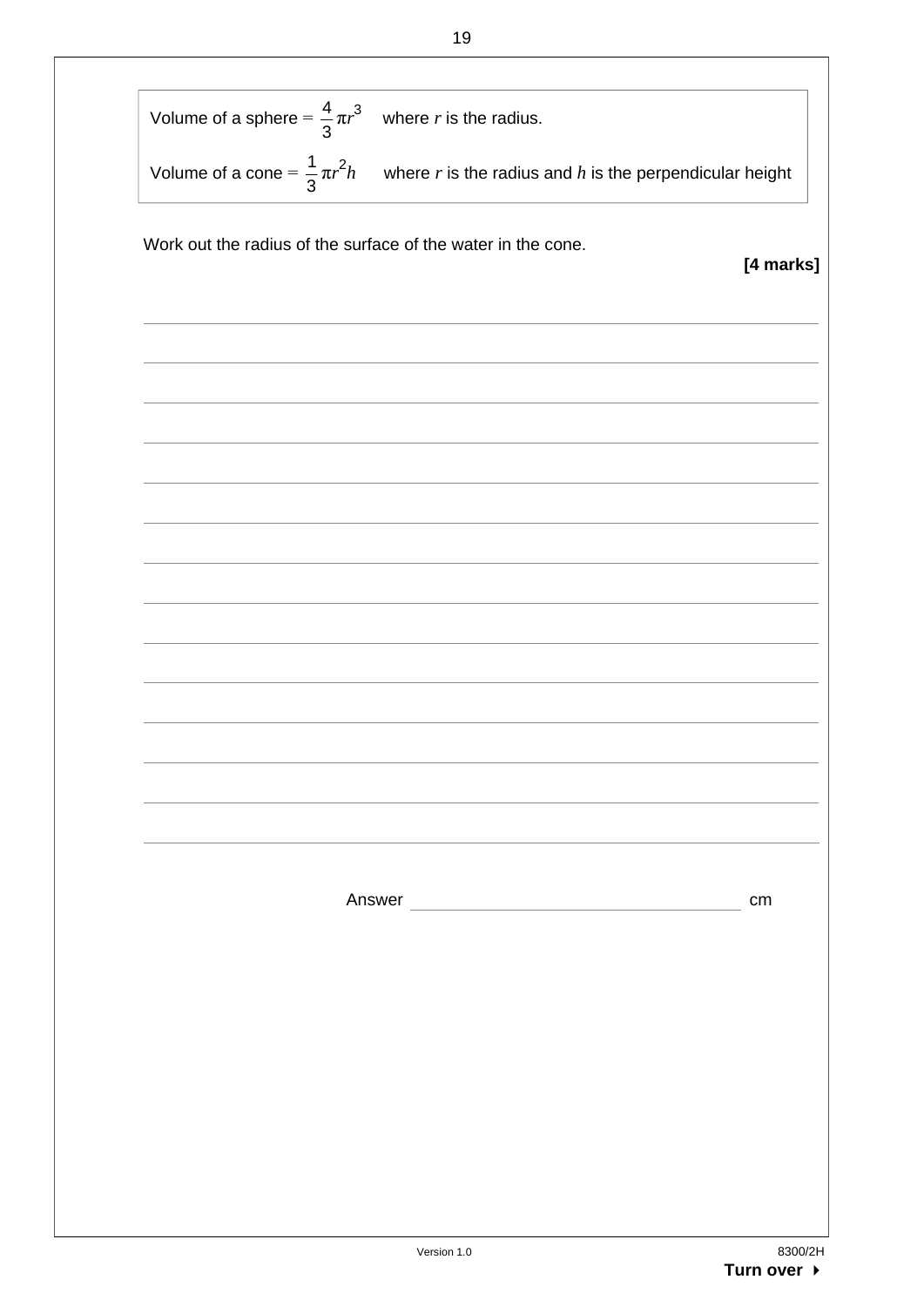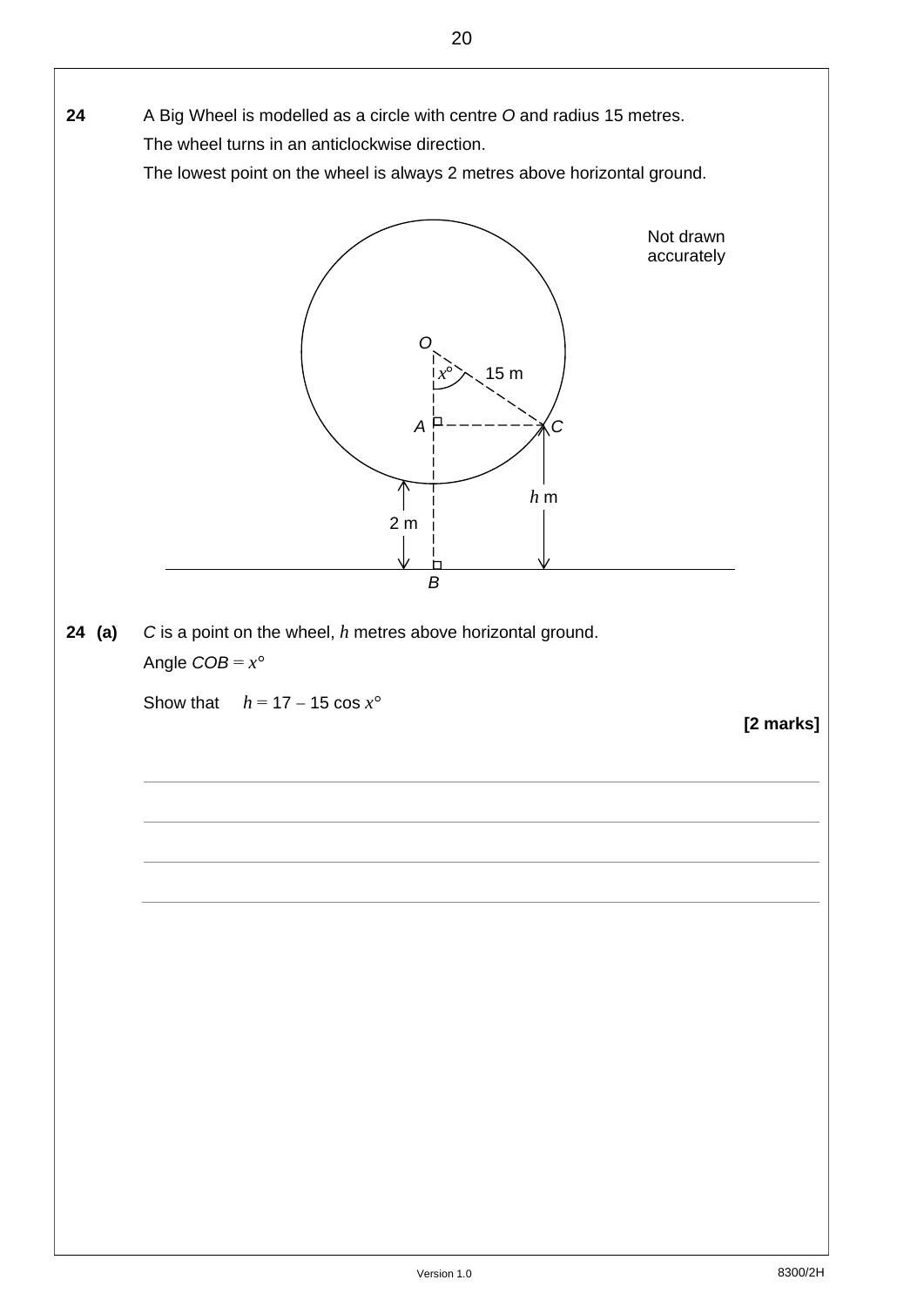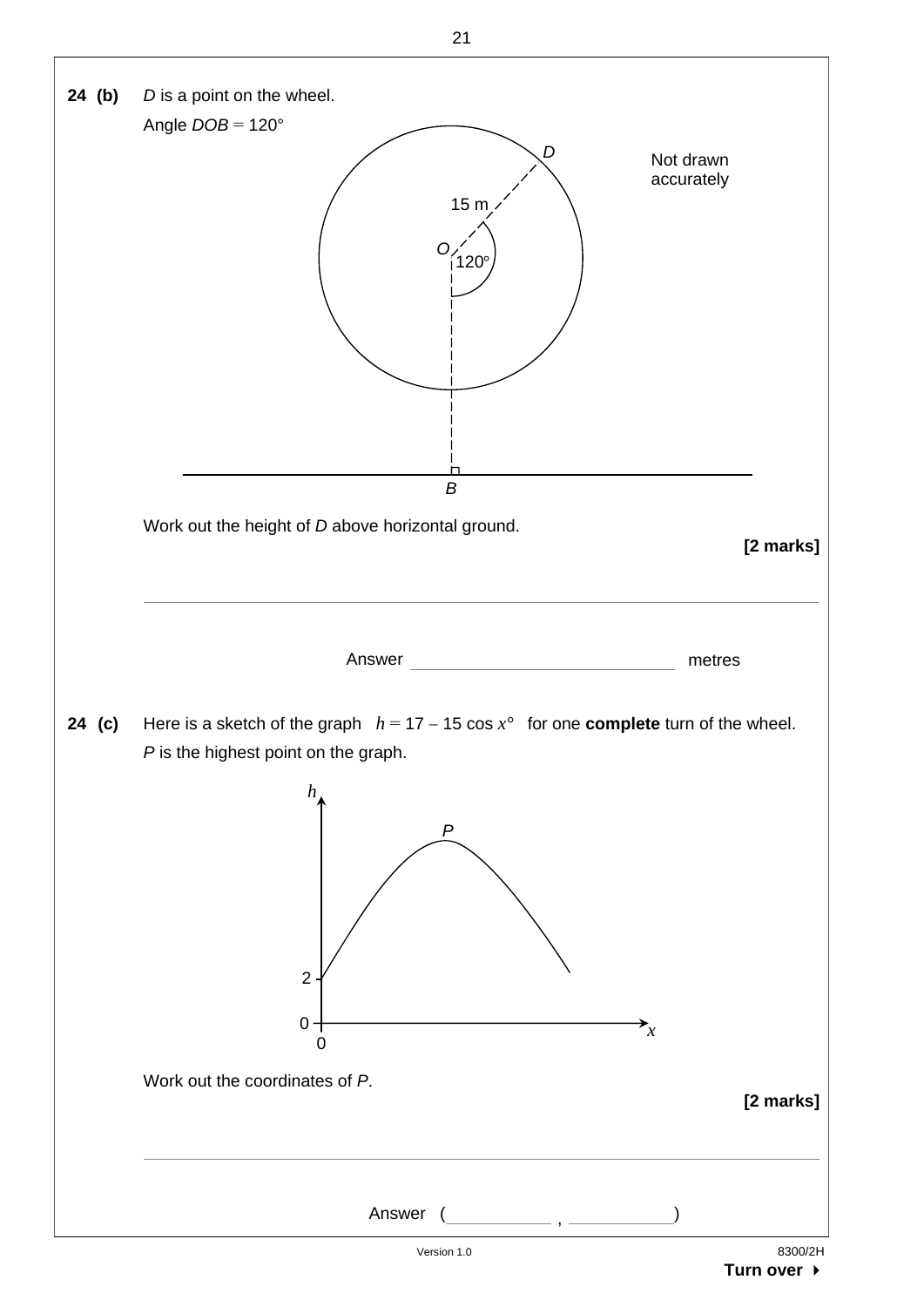**25**  $2x^2 - 6x + 5$  can be written in the form  $a(x - b)^2 + c$  where *a*, *b* and *c* are positive numbers. **25 (a)** Work out the values of *a*, *b* and *c*. **[3 marks]** *a = b = c =*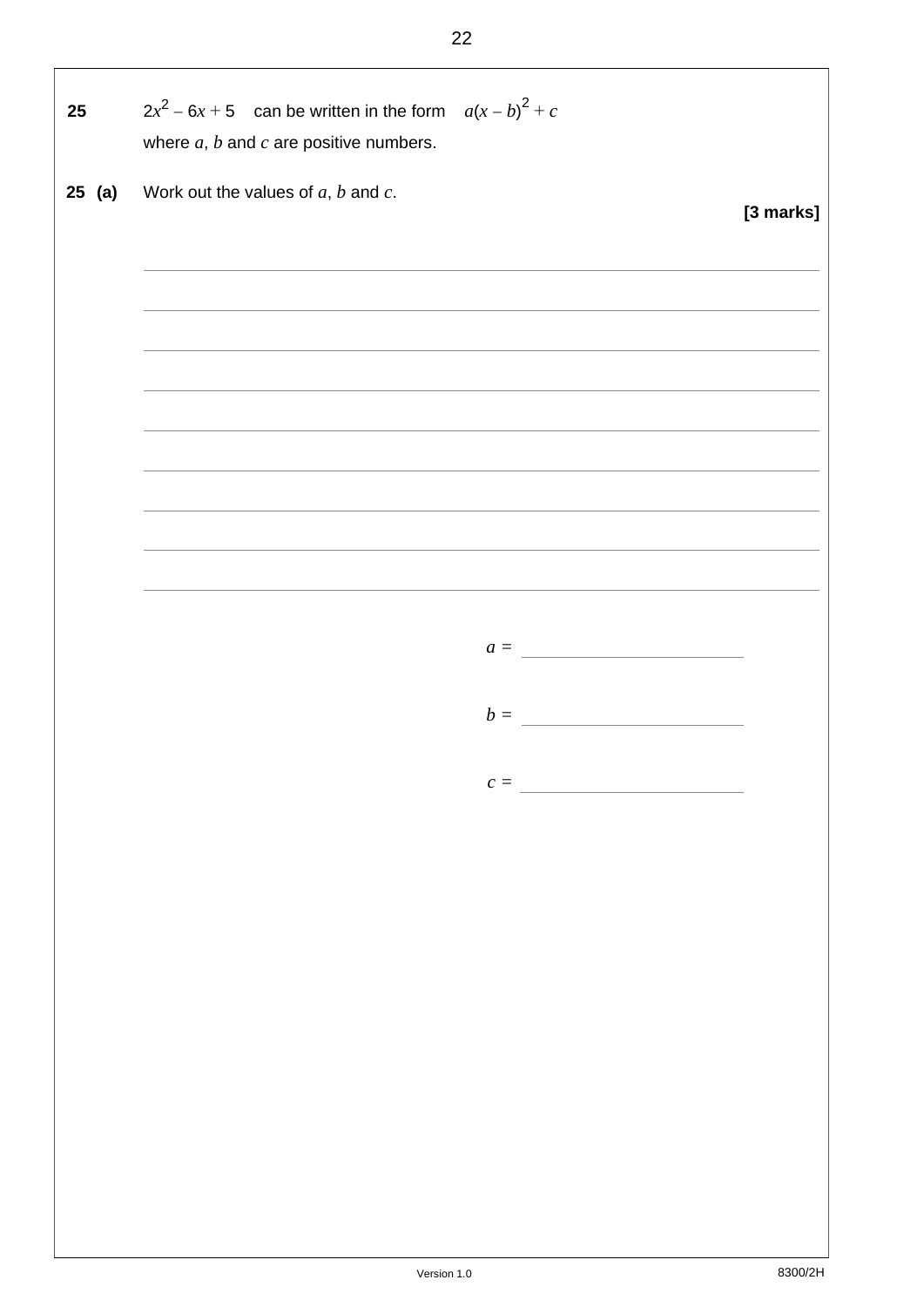| 25 (b) | Using your answer to part (a), or otherwise, solve $2x^2 - 6x + 5 = 8.5$                                         | [3 marks] |
|--------|------------------------------------------------------------------------------------------------------------------|-----------|
|        |                                                                                                                  |           |
|        | and the control of the control of the control of the control of the control of the control of the control of the |           |
|        |                                                                                                                  |           |
|        |                                                                                                                  |           |
|        | Answer                                                                                                           |           |
|        |                                                                                                                  |           |
|        | Turn over for the next question                                                                                  |           |
|        |                                                                                                                  |           |
|        |                                                                                                                  |           |
|        |                                                                                                                  |           |
|        |                                                                                                                  |           |